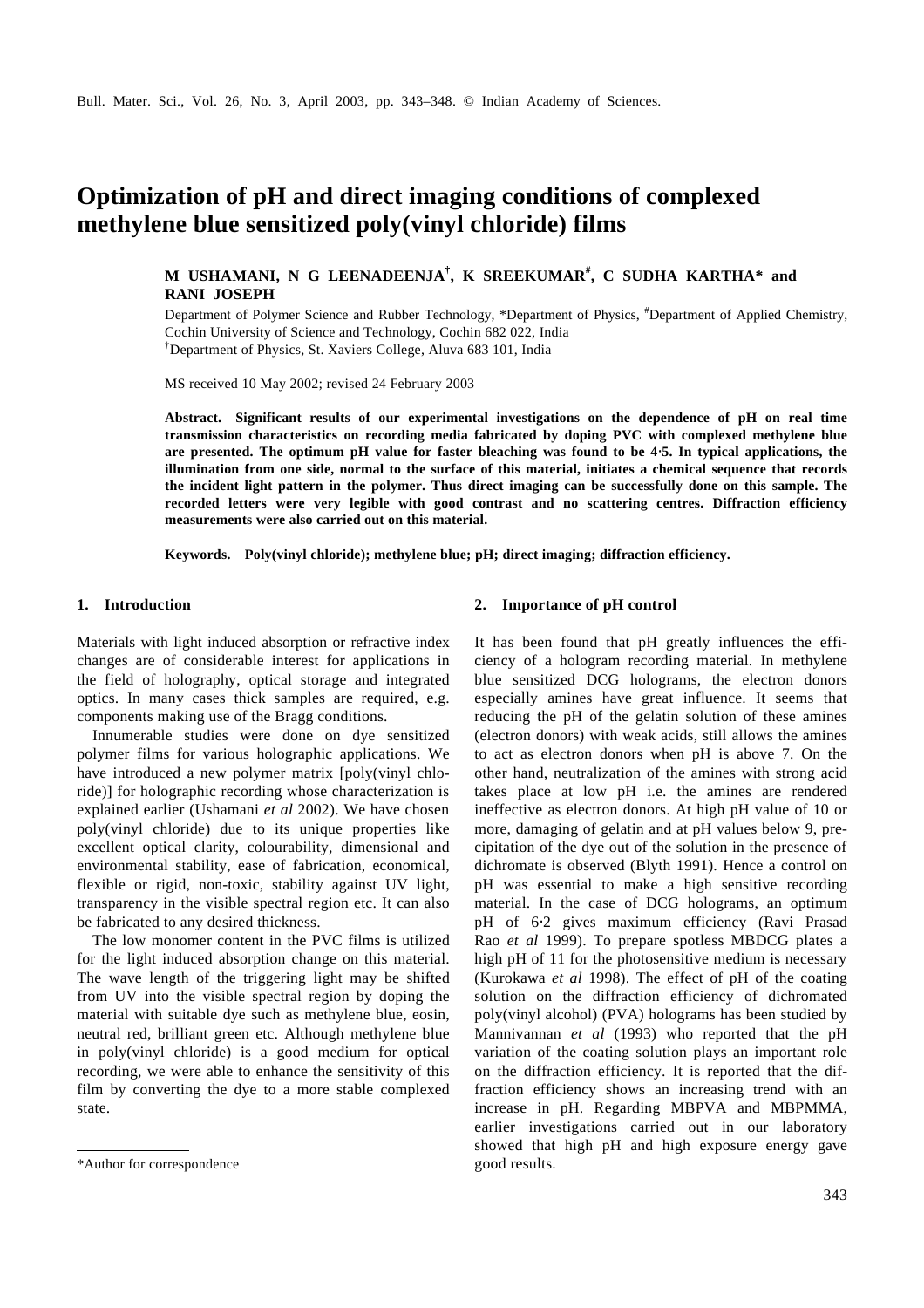As such it appears that a very thorough understanding of pH and exposure effects on bleaching properties of complexed methylene blue sensitized polyvinyl chloride matrix might put us in the right direction before using the material for hologram recording.

In this paper the results of a systematic study of the effect of pH on the bleaching property and diffraction efficiency measurements on complexed methylene blue sensitized polyvinyl chloride (CMBPVC) are presented. Imaging on pure and complexed methylene blue sensitized PVC films are done which reveals the optical quality of the film. An attempt is also made to explain the mechanism of imaging on CMBPVC films.

## **3. Experimental**

The PVC used was of suspension grade with K value 70 (supplied by Reliance Industries, Mumbai) and methylene blue was of MS quality. The preparation of complexed methylene blue sensitized polyvinyl chloride (CMBPVC) films involves the deposition of the sensitized PVC from solution on a suitable substrate and allowing the solvent to evaporate slowly. There are different techniques employed for coating, but in the present work we have adopted gravity settling method. The coating solution consists of a polymer (PVC), a sensitizer (MB), a complexing agent (copper acetate), a solvent for the polymer (cyclohexanone) and a solvent for the dye (glacial acetic acid).

PVC was dissolved in cyclohexanone and a few drops of complexed methylene blue in glacial acetic acid were added. The mixture was stirred well to get a homogeneous solution. The amount of solution that is poured on the substrate (glass) is a function of the desired thickness of the sensitive layer. After the deposition a cover should be placed above the plate to prevent the dust particles from falling on the film until it is dry  $\sim$  12 h later. This drying period is a function of the amount of materials used in the photosensitive solution. The size of the glass plates used in the experiment was  $75 \times 25 \times 1.4$  mm; however, after the drying period it was found that the edges were found to be more thicker than the centre portions. The thickness of the plate in its central region was 0⋅06 mm and on the periphery 0⋅1 mm. Therefore, in all the experiments area in the central part was used.

These films were then exposed to a Melles Griot He–Ne laser as explained elsewhere (Pradeep *et al* 2000). UV absorption measurements were performed in the range of 350–750 nm using a UV–vis–NIR spectrometer. The transmitted intensity was measured using a power meter OPHIR model 2000.

The pH of the optimized CMBPVC solution was measured using a digital pH meter (systronics 335). pH was decreased by the addition of glacial acetic acid and increased by adding ammonia solution. The pH in our study has been varied between 3 and 8. Very high and very low pH affects the clarity and transparency of the film.

### **4. Results and discussion**

#### 4.1 *Effect of pH variation*

The effect of pH was studied for an optimum sensitizer concentration of  $4.1 \times 10^{-4}$  g/ml. Different samples prepared at different pH values were exposed to a power of 4 mW and the change in absorption before and after was observed. Figure 1 shows the absorption spectrum of a 0⋅06 mm thick layer of CMBPVC for a pH of 4⋅5 before and after exposure. Since PVC is transparent in the visible region, absorption is due to the dye methylene blue. On absorbing the light of a He–Ne laser beam (632⋅8 nm) a large part of the dye molecule undergoes excitation to the leuco form. It was found that no shift in the absorption peak at any pH was observed on laser irradiation. Methylene blue in other polymer matrices like PVA, PMMA, gelatin etc on laser exposure, results not only in bleaching but also in a change in state of methylene blue dye (Capolla and Lessard 1991). But in CMBPVC films no shift in absorption band was observed on laser exposure and hence the change of methylene blue to a stable thionine state is ruled out.

To study the time stability of this leuco form of the dye, the absorbance at the irradiated spot was monitored for a sufficiently long time (figure 2). A slight increase in absorbance was observed on the next day itself, which remained almost constant with time. This slight increase



Figure 1. Optical absorption spectra of CMBPVC film for a pH of 4⋅5 before and after exposure.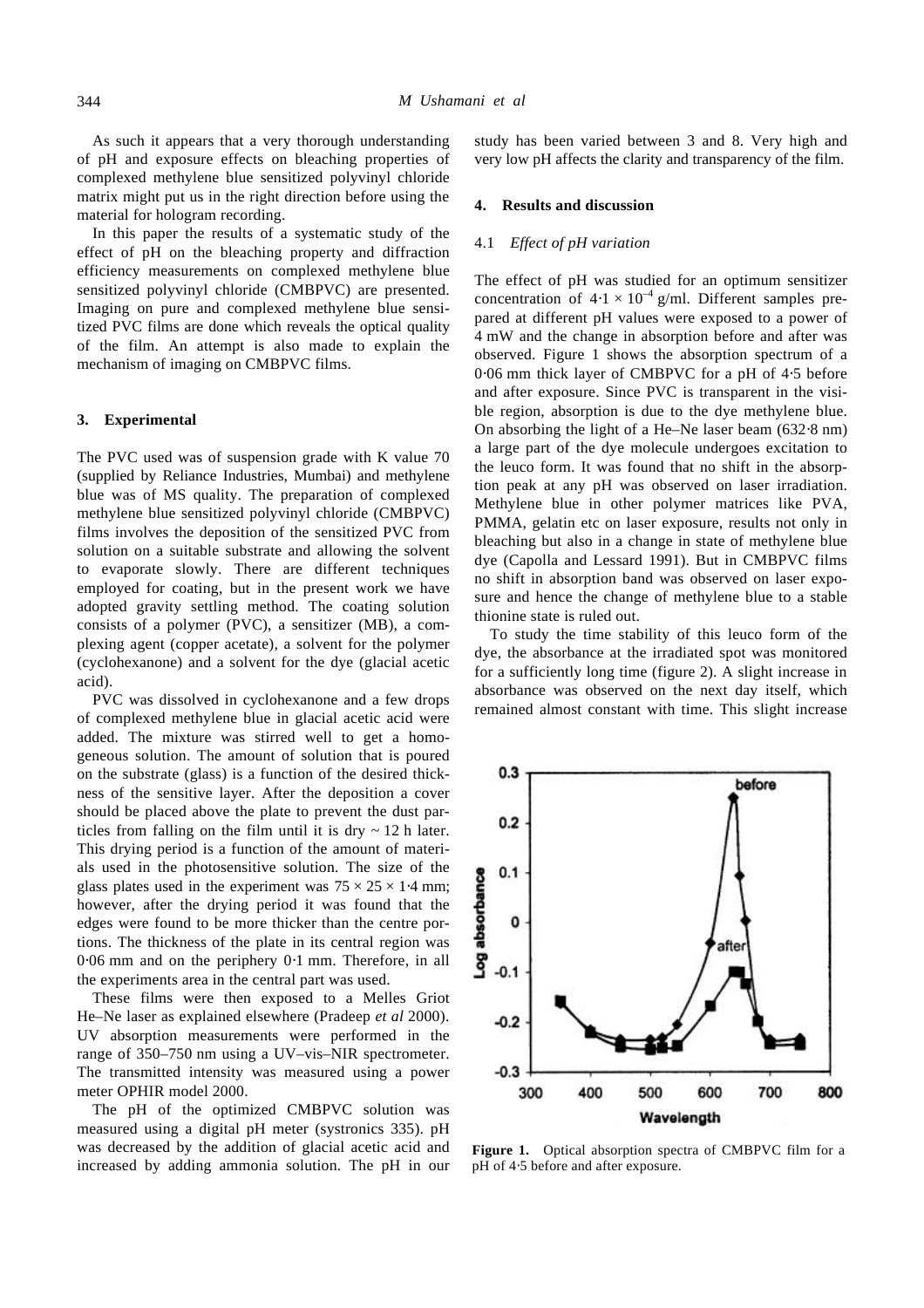in absorbance may be due to the deexcitation of a very few molecules of leuco methylene blue back to its original form.

As it is observed that CMBPVC films of different pH are exposed to He–Ne laser irradiation, the dye molecules get bleached. Hence real time transmission studies were carried out to find out the rate of bleaching of dye molecules at different pH.

As the exposure time increases the dye gets more and more bleached. The transmittance value for the exposure of the subtrate is taken as  $T^{\circ}$  and the transmittance value obtained for the exposed film is taken as *T*. In the transmission measurements their ratio (*T*/*T*°-relative transmittance) is used for standardization. Figure 3 shows the relative transmittance curve for different exposure times for different pH. In all the cases the relative transmittance increases slowly and then reaches a stage of saturation within 120 s for a power of only 4 mW. This explains the high sensitivity of CMBPVC films.

We studied the rate of bleaching at different pH by finding the slopes at different times. Initially rate of bleaching was found to be very rapid which became constant after some time. The rate of bleaching was found to be maximum for a pH of 4⋅5. A plot of rate of bleaching vs time for different pH is shown in figure 4. To find the optimized pH of CMBPVC films, relative transmittance at 600 s is plotted for different pH. The data in figure 5 demonstrated that very fast bleaching can be attained at a pH of 4⋅5. Increasing the pH more than 4⋅5 drastically reduced the rate of bleaching and reduced relative transmittance. Thus it is obvious that the best film for optical recording is that prepared around a pH of 4⋅5 and having a dye concentration of  $4.1 \times 10^{-4}$  g/ml.

## **5. Direct imaging**

An attempt was made to do direct imaging on the optimized CMBPVC. The medium consists of an inert poly-



**Figure 3.** Relative transmittance curve for different exposure times for different pH.



**Figure 2.** Change in absorbance of CMBPVC films after irradiation with time.



**Figure 4.** A plot of rate of bleaching vs time for different pH.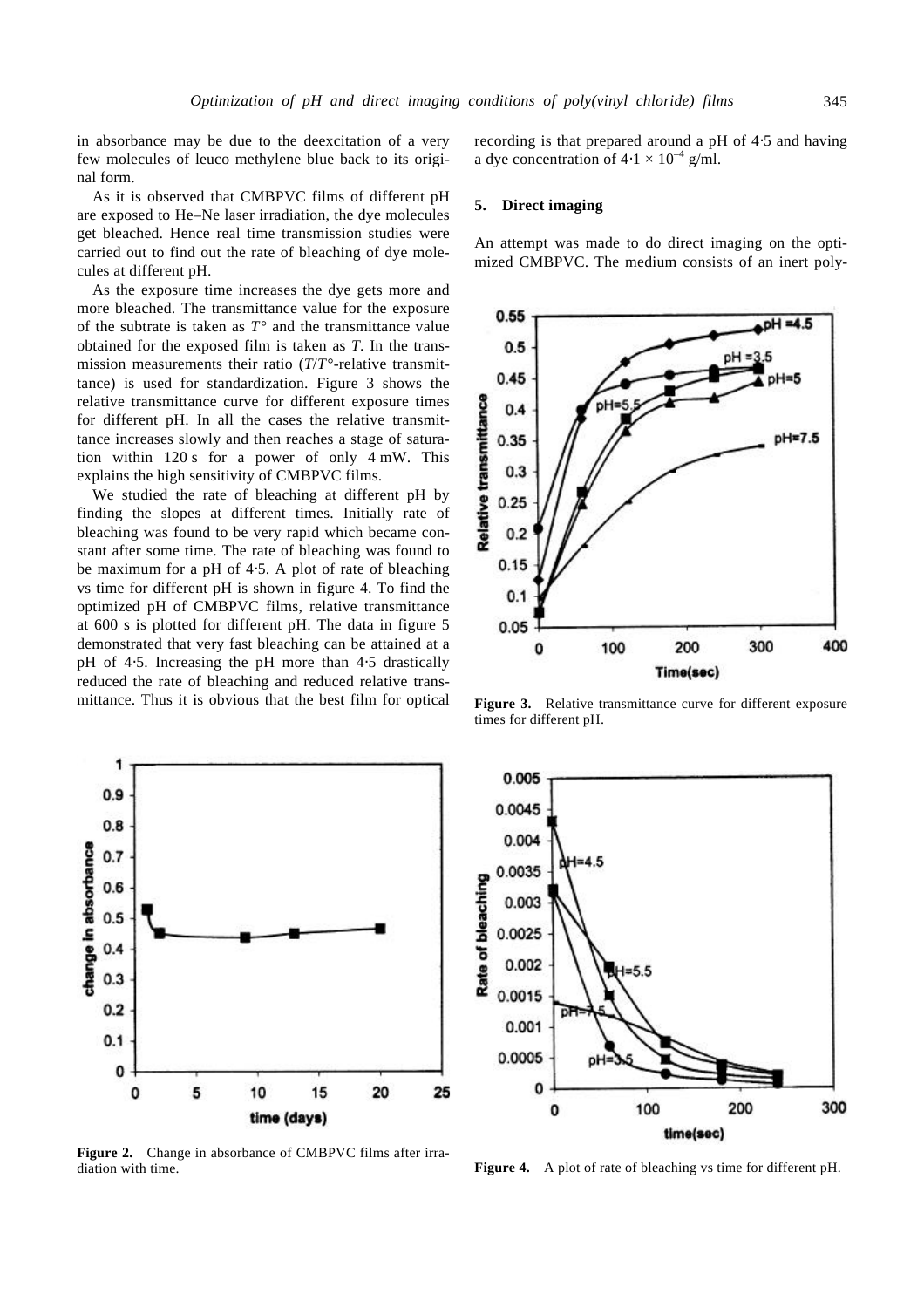mer host on which the complexed methylene blue molecules are uniformly suspended. The recording wavelength of this material is determined by the photosensitizer (CMB), which in this case has an absorption peak close to 632⋅8 nm line of He–Ne laser. Hence an expanded beam of 10 mW He–Ne laser was passed through a transparency on which letters were written and the transmitted beam was allowed to fall on the CMBPVC film placed on a film holder. The beam was allowed to fall on the material for 5 min. After the imaging it could be observed that



**Figure 5.** A plot of relative transmittance at different pH for a fixed time.



Figure 6. Photograph of the letters H, A, T recorded on CMBPVC films.

the letters were very legible with good contrast and no scattering centres (figures 6, 7). It could be observed that the fabricated films were of good optical quality, we could also ascertain that the films could record letters of small size. This could give a qualitative idea about the resolution capacity of the material.

The mechanism of recording in this material is shown in figure 8.

Before recording, the complexed dye molecules were evenly distributed throughout the medium. On illumination from one side, normal to the surface of these materials, initiates a chemical sequence that records the incident light pattern in the polymer. The high optical density of the film and the unidirectional illumination leads to a concentration gradient of the reacting species and their consequent excitation to the leuco form. The structure of methylene blue and its leuco form is shown below.



It is well known that two processes can be initiated by exposure to red light: polymerization and dye fixing. Unlike in other polymer matrices like PVA, PMMA, gelatin etc, the change in residual polymerization on laser exposure is very less in PVC since the monomer is a gas and its concentration is very low in the polymer. In the exposed area, the complexed dye molecules absorb energy and gets excited to its leuco form, which is found to be very stable. Thus the concentration gradient developed due to illumination remains almost fixed and the recorded images are permanent. Materials that are described here have also recently been developed for holographic memories (Steckmann *et al* 1998). An outstanding property of this material is that it is least affected by humidity, since PVC has no affinity towards moisture. Moreover, it does not need any dark room storage as other methylene blue sensitized conventional polymer system.

Preliminary studies on the diffraction efficiency of CMBPVC films were carried out. The first orderdiffracted pattern of CMBPVC film is shown in figure 9.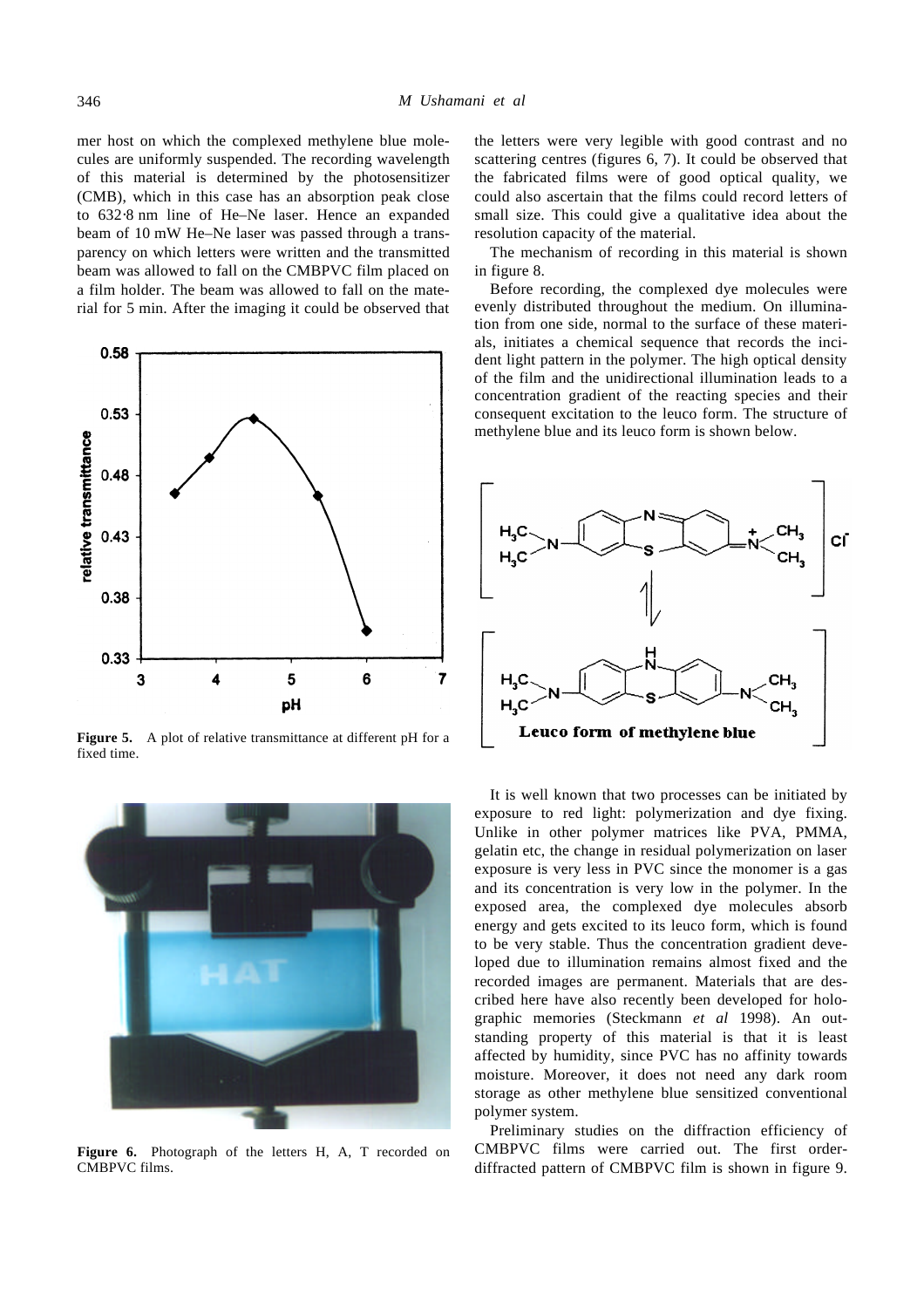

**Figure 7.** Photograph of very small letters taken with the macro lens recorded on CMBPVC films.



**Figure 8.** (a) Medium with a uniform distribution of the dye molecules, (b) illumination starts the conversion of the dye molecules to its leuco form, and (c) after irradiation the bleached area remains unchanged.



**Figure 9.** Photograph of the first order-diffracted pattern recorded on CMBPVC films.

Diffraction efficiency measurements on these films at different angles showed a maximum at 10° and 40°. Diffraction efficiency decreased initially and then showed a small increase at 40° (figure 10). So a detailed study was



Figure 10. A plot of diffraction efficiency vs angle.



**Figure 11.** A plot of diffraction efficiency vs exposure energy.

carried out at these two angles for this material. The results are shown in figure 11. Maximum diffraction efficiency of about 4⋅46% was achieved on this material for an angle of 10° (193 lines/mm) and attempts are going on to improve the diffraction efficiency of the sample. Even though the diffraction efficiency of CMBPVC is low, it can be used as a permanent recording material unlike methylene blue in other polymer matrices like PVA, PMMA, gelatin etc.

#### **6. Conclusions**

The study shows that time and exposure energy have a role to play on the stability, storage and diffraction efficiency of CMBPVC holograms, the role of pH appears to be crucial and profound. Dark room storage is not needed for CMBPVC films compared to other methylene blue sensitized conventional polymer system. The effect of pH on real time transmission property shows that the rate of